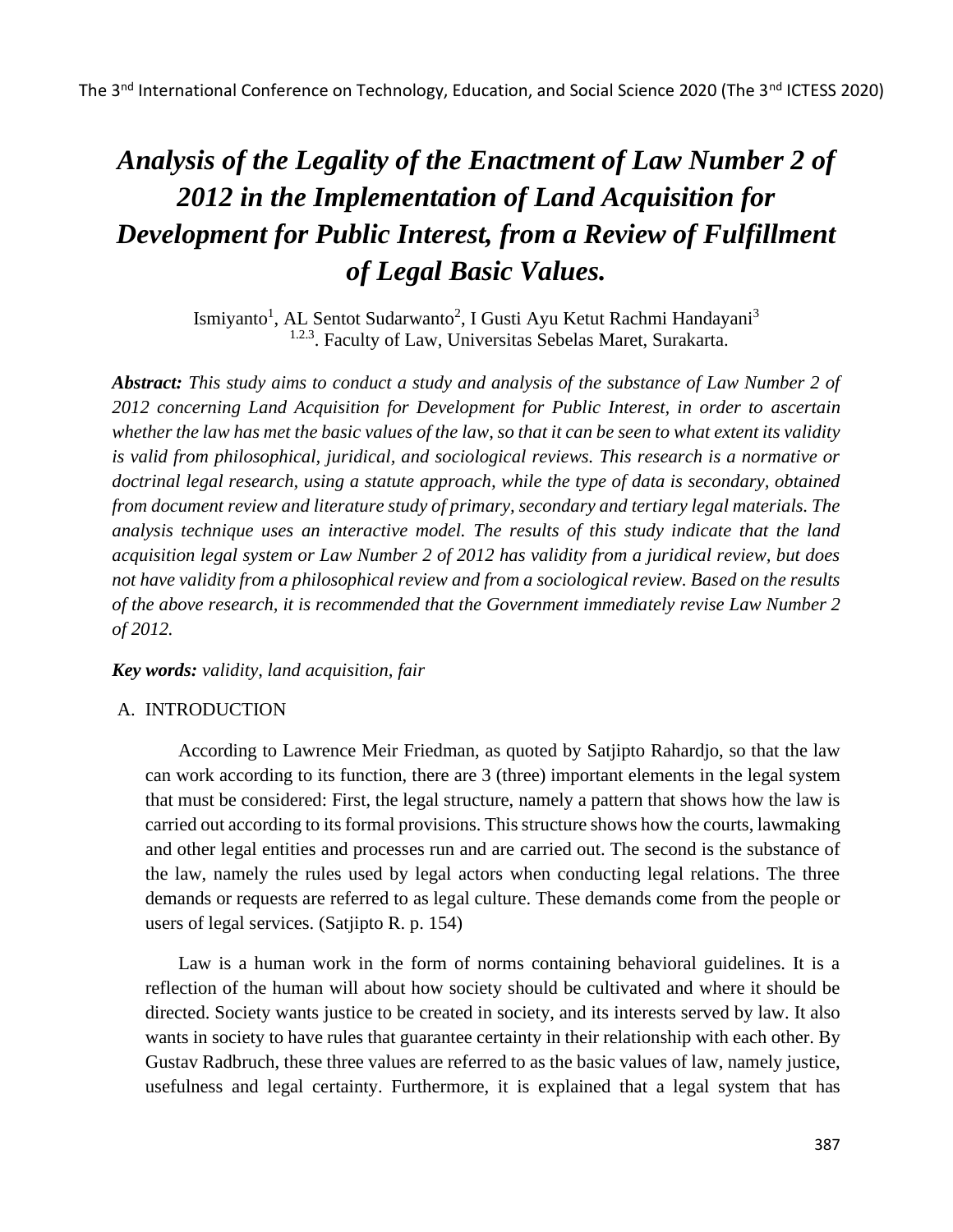accommodated the basic value of justice means that it has valid validity from a philosophical viewpoint, while a legal system that has accommodated the basic value of utility means that it has validity from a sociological review, and a legal system that has accommodated the basic value of legal certainty means having validity of the juridical review. It also means or applies to the opposite situation.

In this discussion, as a legal system Law No. 2 of 2012 will be analyzed from the aspect of fulfilling the basic legal values or validity of the philosophical, juridical, and sociological views based on Gustav Radbruch's theory of "the basis of law enforcement". The analysis is intended to determine whether the land acquisition legal system: "has binding legal force and has provided legal certainty", and "reflects the application of the principle of justice" and "provides benefits to the community" in its application.

#### B. RESEARCH METHOD

The type of this research is doctrinal or normative legal research (as it is written in the book). Types of secondary data are obtained through document review and literature study in the form of primary legal materials, secondary legal materials and tertiary legal materials. This study uses a statute approach, while the data analysis technique uses a qualitative approach with an interactive model

## C. DISCUSSION AND RESULTS

1. Analysis of the validity of the enactment of Law No. 2 TH 2012, from the aspect of Fulfilling the Basic Values of Justice or a Philosophical Review.

Law has the power to apply philosophically if the rule of law is in accordance with the ideals of law as the highest positive value, which according to Pancasila is a just and prosperous society. Meanwhile, according to Gustav Radbruch, law applies philosophically if the basic value of justice is fulfilled. The fifth precept of Pancasila provides a foundation for realizing justice for the Indonesian nation, namely "Social Justice for All Indonesian People". This precept contains the values that every rule of law, both statute and court decision reflects the spirit of justice. Therefore justice based on Pancasila must be realized, elaborated and realized into Indonesian legal norms. As an indicator of the fulfillment of Pancasila justice, if everyone gets treatment in accordance with human values, and has the right to get everything that is related to the needs of his life. Meanwhile, according to John Rawl, the conception of social justice must be seen as providing a standard on how aspects of the basic structure of society should be measured. As for the principles of justice which are applied to the basic structure of society, it is stated that everyone has the same rights to the broadest basic freedoms, as broad as the same freedom for all people. Including this basic freedom is the freedom of a person to maintain property (personal).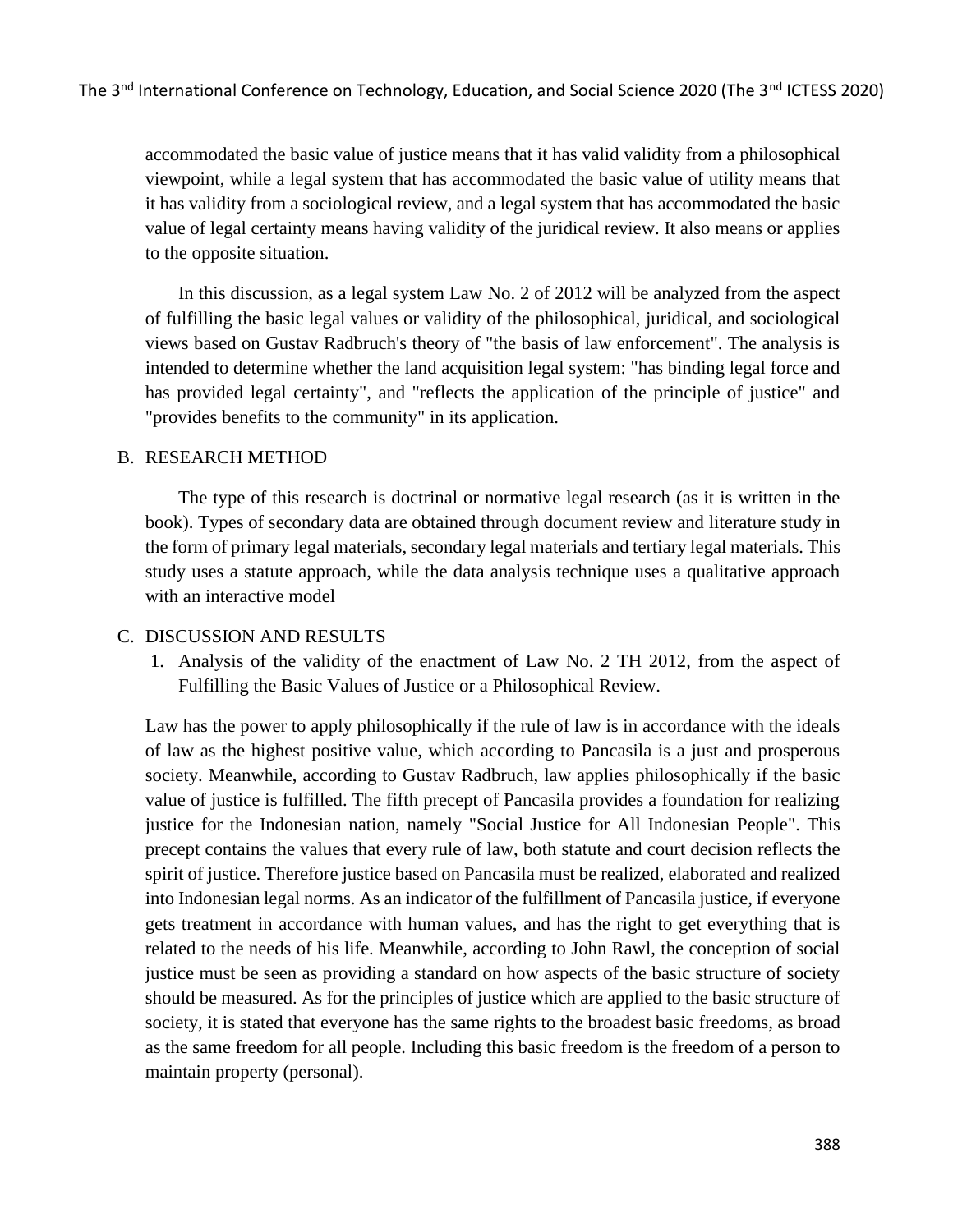#### a. Legal structure:

Legal structure is a pattern that shows how the law is carried out according to its formal provisions. This structure shows how the courts, lawmaking and other legal entities and processes run and are carried out. From the existence and working system of the legal structure, it can be seen that the legal structure in the legal system for land acquisition at the stage of land acquisition implementation for development for the public interest, particularly in the process of determining the form and / or amount of compensation for the entitled parties; First, the Appraisers are appointed and determined by the Land Agency or the Government. Second, the Land Agency or land acquisition committee which is in charge of conducting deliberations with the Entitled Party in order to determine the form and / or amount of compensation, all of whose members are also from government elements. Third, the District Court which is in charge of deciding objections submitted by Eligible Parties as well as the Land Institution and the Supreme Court which decides cassations made by Entitled Parties and the Land Institution, also comes from elements of the Government in a broad sense. Fourth, agencies requiring land acquisition for development are also on behalf of the government. In this legal structure, there is no independent institution that can compromise the disagreement between the Entitled Party and the Land Agency or the Land Acquisition Committee in determining the form and / or amount of compensation.

From the description and facts, it can be understood that the community or Entitled Parties do not have strong bargaining power, so it is unlikely that they will get their rights fairly. This is due to the absence of broad opportunities for the entitled parties to retain their rights, in an effort to obtain appropriate compensation. From this it can be concluded that the legal structure in the land acquisition legal system does not reflect the application of the principles of justice, so it does not have valid validity from a philosophical view.

#### b. Legal substance:

The substance of the law is the rules that are used by legal actors when conducting legal relationships. In this context, these regulations are contained in Law Number 2 of 2012. The provisions include: 1) in Article 31, it is stipulated that the Appraiser determined by the Land Agency in carrying out the assessment of the Land Acquisition Object does not involve the Entitled Party as the subject of land acquisition rights. 2) in Article 37 it is determined that the Compensation Value based on the Appraiser's assessment shall be the basis for deliberation between the Land Agency and the Entitled Party in determining the form and / or amount of compensation. The result of the agreement in the deliberation will be used as the basis for giving compensation to the entitled party. From the 2 (two) provisions of the Article it can be seen that the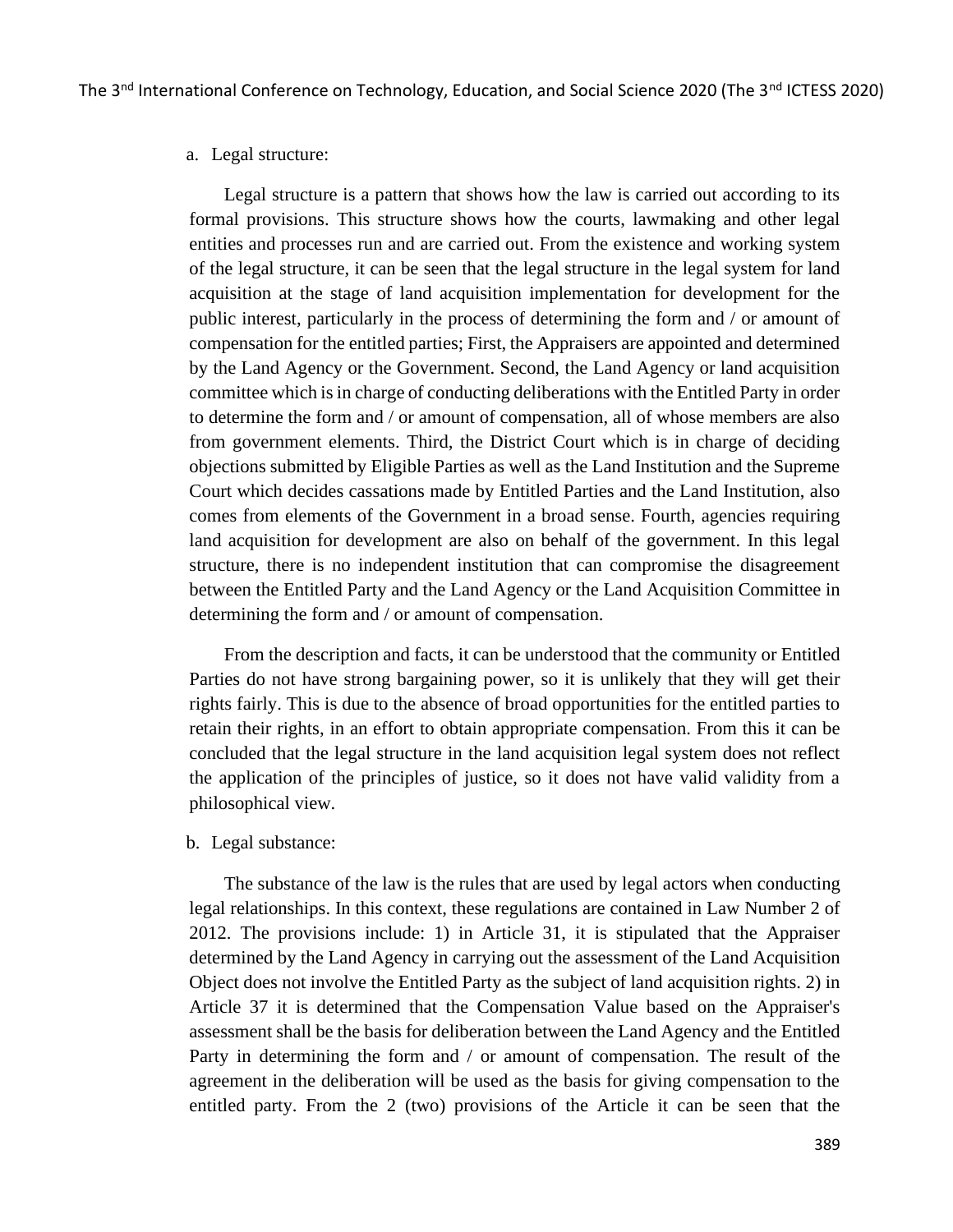provisions of the Articles limit the opportunity for the Entitled to participate in conducting an assessment of the Land Acquisition Object. 3) Article 38 stipulates, in the event that there is no agreement regarding the form and / or amount of compensation between the Entitled Party and the Land Institution, the objection shall be submitted to the District Court, even up to the appeal to the Supreme Court. The provisions of the articles in the land acquisition law do not recognize the existence of an independent institution which is expected to compromise the disagreement between the Entitled Party and the Land Institution or the Land Acquisition Committee in an effort to find a settlement with a win-win solution.

A study of the substance of Law No. 2 TH 2012 shows that there is no broad opportunity for the community to defend their property, in an effort to get proper compensation. This means that the law has not applied the principles of justice, especially in the process and mechanism of determining the form and / or amount of compensation for the entitled party, after giving up their land rights. This means that the legal substance in the legal system of land acquisition does not fulfill the basic value of justice or does not apply from a philosophical perspective.

#### c. Legal culture

According to Lawrence Meir Friedman, besides structure and substance there is one more important element in the legal system, namely the element of demand or demand. Because it was difficult to find the right term, the term legal culture was chosen. The existence of requests from parties entitled to implement the legal system for land acquisition, unless motivated by interests, also shows that there are factors, such as ideas, attitudes, beliefs, expectations and opinions regarding the legal system. People consciously want the implementation of the legal system for land acquisition because of a positive assessment of the legal system. Thus the decision to ask implementers

2. Analysis of the Legality of the Enactment of Law No. 2 TH 2012, from the aspect of Fulfilling the Basic Value of Legal Certainty or a Juridical Review.

Law Number 2 of 2012 has the force in effect from a review of the basic value of legal certainty or validity of a juridical review, if the formal requirements for the formation of that law have been met. The positive legal theorists state that the goal of law is "legal certainty". They assume that order or order would not be possible without definite lines of life behavior. Order will only exist if there is certainty and for legal certainty it must also be made in a definite form, namely in writing. Therefore, the main thing for legal certainty is the regulation itself. Thus, it can be understood that the indicator for the realization of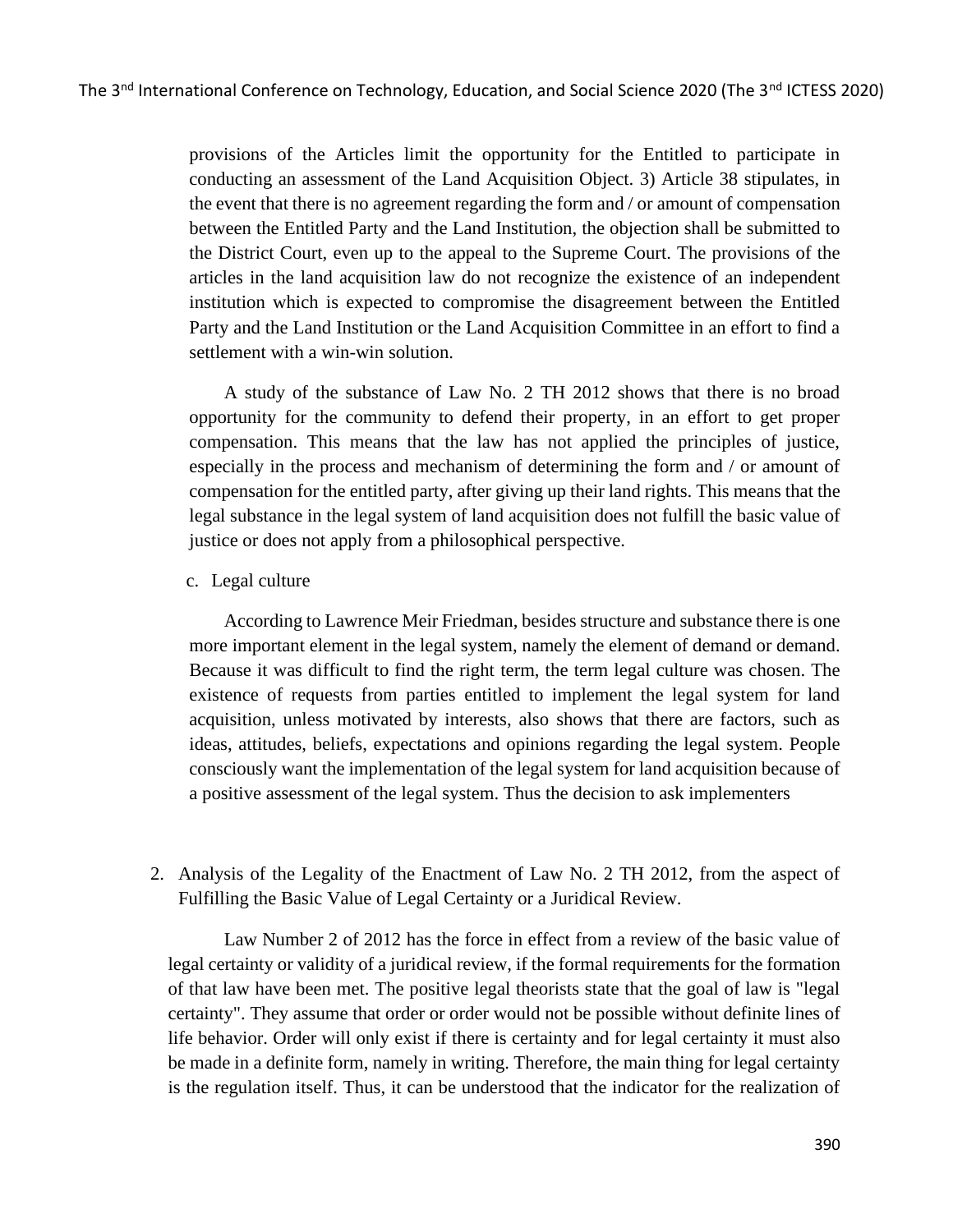legal certainty is the existence of a regulation or law itself, which is made in writing and the formal requirements for the formation of the regulation or law are fulfilled.

According to Law Number 12 of 2011 concerning the Formation of Legislations, whose existence has been amended by Law Number 15 of 2019 concerning Amendments to Law Number 12 of 2011 concerning the Formation of Laws and Regulations, in Article 1 of its General Provisions explained about the limitations including the following: Formation of Legislation is the making of Legislation which includes the stages of planning, preparation, discussion, ratification or stipulation, and promulgation. Legislation is a written regulation that contains legally binding norms and is established or stipulated by a State institution or authorized official through the procedures stipulated in the Legislation. Laws are Legislative Regulations established by the House of Representatives with the joint approval of the President.

Law Number 2 of 2012, is a statutory regulation which is made through the stages of planning, drafting, deliberating, ratifying or enacting. The draft law comes from the Government. In its discussion, the Special Committee of the People's Representative Council of the Republic of Indonesia (DPR RI) sought to obtain input from various related parties, including Government / Regional Agencies, BUMN, BHMN, academics, and NGOs. All of this is solely because the Special Committee wants the law to have concern for the rights of the people, provide certainty for investors, and guarantee the implementation of development planned by the government. The law is formed by the House of Representatives with the joint approval of the President.

From the results of the above analysis, it can be seen that Law Number 2 of 2012 was made in a written form, legalized by the President of the Republic of Indonesia and promulgated by the Minister of Law and Human Rights on the same date, namely January 14, 2012, because its formation has met its formal requirements. . Therefore it can be concluded that Law Number 2 of 2012 has met the basic value of legal certainty or has the validity of the enactment of the Juridical review. Besides this, because the law was made by the competent authority, the law has binding legal force for the community.

3. Analysis of the validity of the enactment of Law No. 2 TH 2012, from the aspect of Fulfilling the Basic Value of Use or a Sociological Review.

The valid strength of the sociological review here is that the point is the effectiveness or results of the use of law in life together. What is meant is that the validity or acceptance of the legal system in that society regardless of whether the legal regulations are formed according to formal requirements or not. So the enactment of the legal system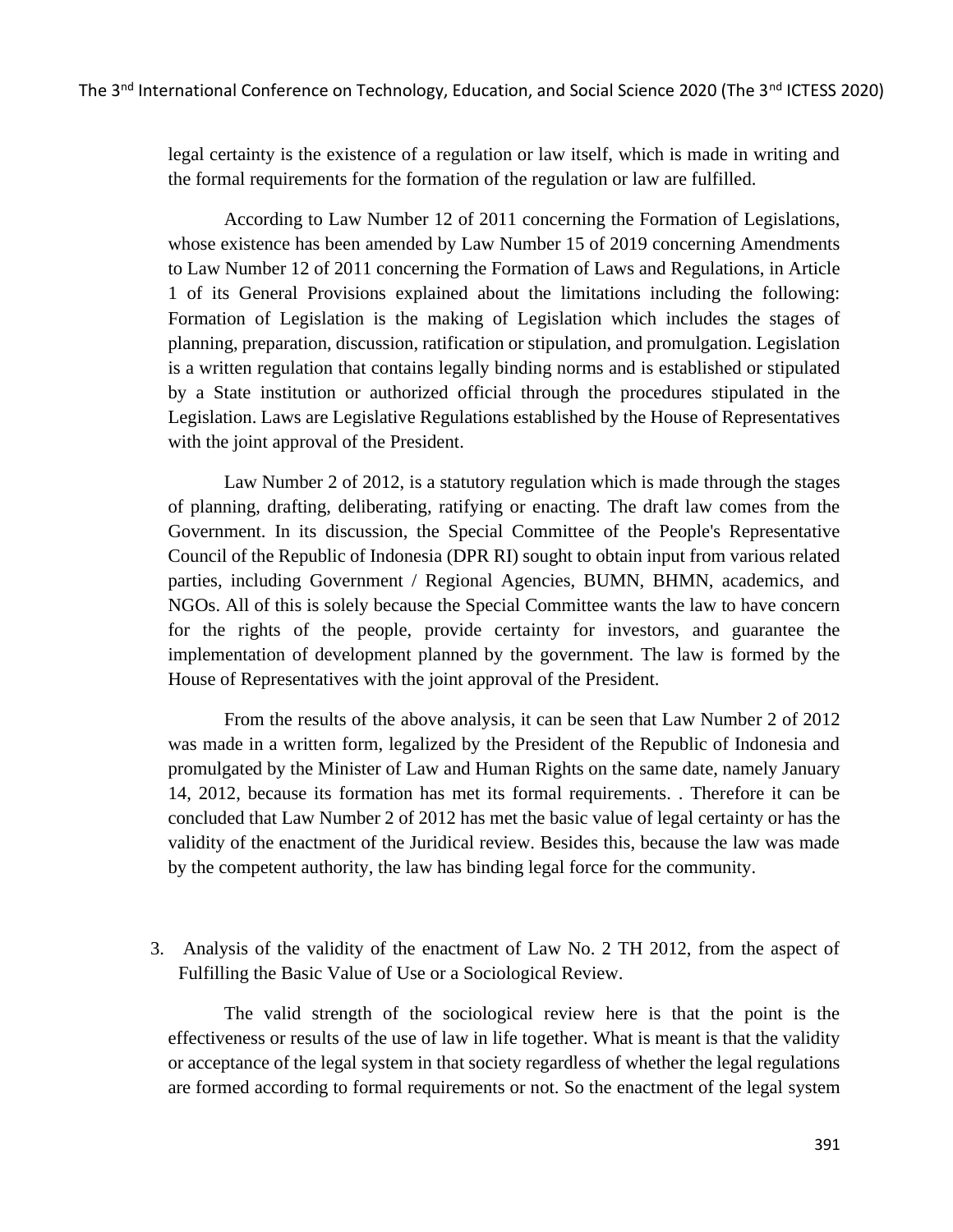is a reality in society, which according to the theory of recognition, that the legal system has the power of effect from a sociological view if it is accepted and recognized by the community. Therefore, it is an indicator that the legal system has the force of effect from a sociological review if the existence of the law is accepted and recognized by the community because it is considered useful.

a. Legal structure

On the basis of the results of the analysis of the validity of the legal structure, which is examined from the aspect of basic philosophical values, it shows that the existence of the legal structure does not reflect the application of the principle of justice. In addition, on the basis of the information provided by the Head of Land Acquisition at the Surakarta City Land Office, it was found that the current community (Th 2020) is actually happy if their land is affected by the land acquisition project because it is considered that the compensation provided is adequate. However, on the other hand, for the same interest, it is known that many people refuse the compensation given to him. This contradiction indicates that the existence of a legal system for land acquisition does not have the power to be used as a reference, which is important for the community to have an agreement on the form and / or amount of compensation. Therefore, Law No. 2 TH 2012 from the aspect of the legal structure is considered to be of no benefit to society.

b. Legal substance

Based on the results of the analysis of the validity of the validity of the legal substance in Law No. 2 TH 2012 from a philosophical review, it does not reflect the application of the principle of justice, so it is felt to be unfavorable for the community. Because of this, the existence of legal substance in the legal system for land acquisition, the provisions of which do not benefit the community.

c. Legal culture

From all the results of the analysis of the validity of the legal structure, legal substance, and legal culture studied from the aspect of basic philosophical values, it is known that the land acquisition legal system does not reflect the application of the principle of justice, and the community does not really care about its implementation. Thus it can be concluded, that Law No. 2 TH 2012 does not have the validity of the aspect of fulfilling the basic utility value for society or a sociological review.

## D. CONCLUSION

Law No. 2 TH 2012 has binding power, and has provided legal certainty, so the law has validity from a juridical review. However, this law does not have validity from the aspect of